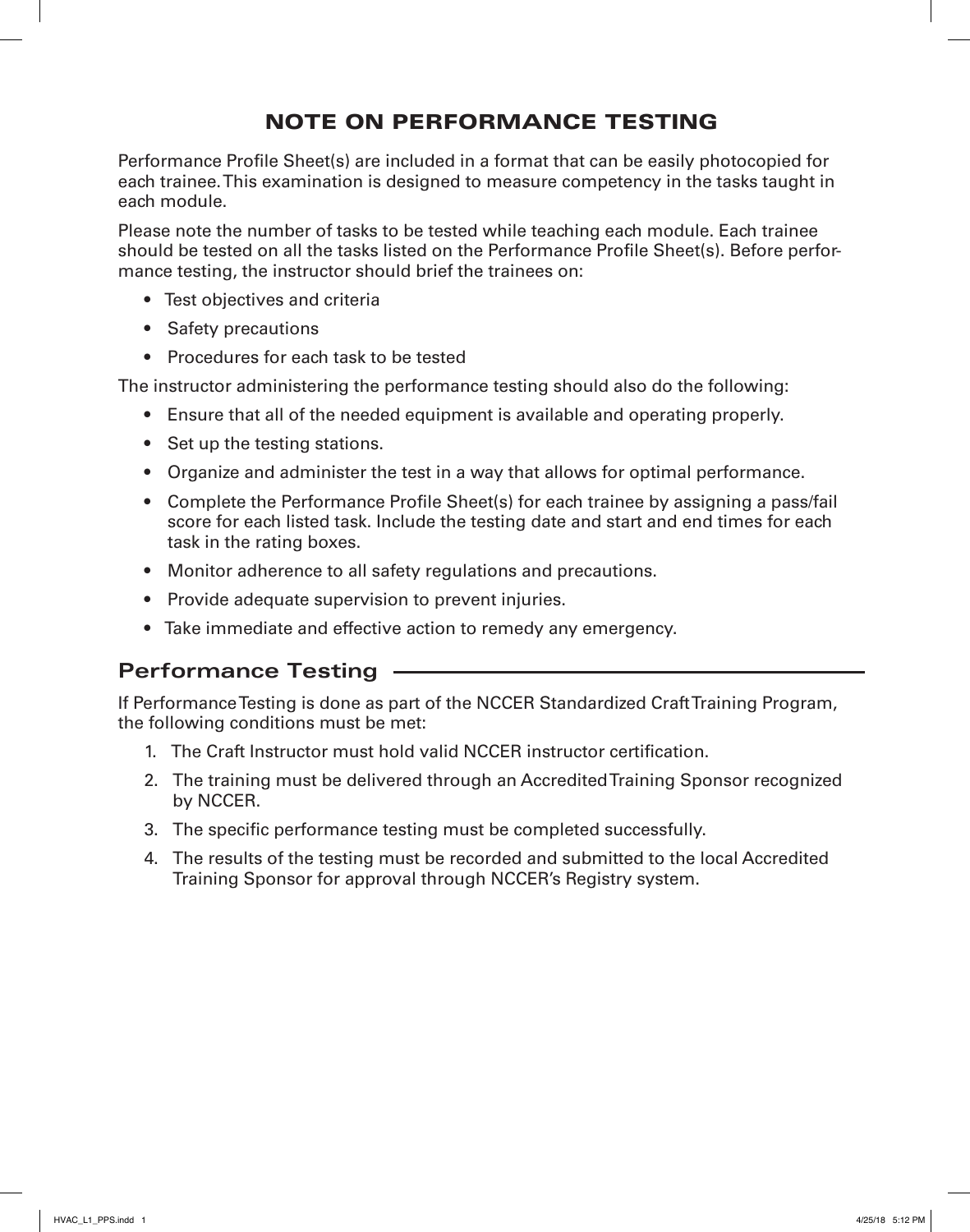**Module Number: 03101 V5 has no Performance Profile Sheet; performance testing is not required for this module.**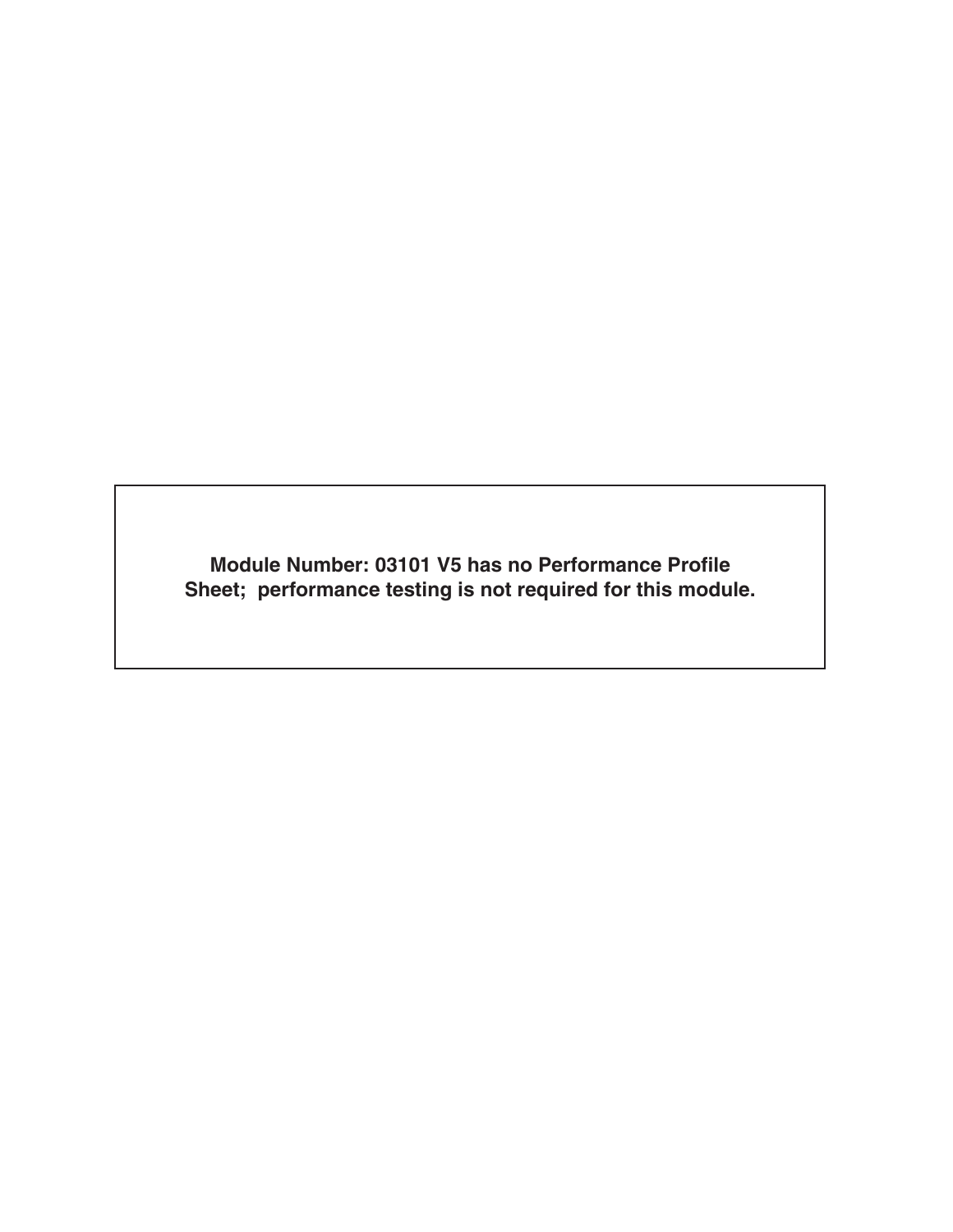**Module Number: 03102 V5 has no Performance Profile Sheet; performance testing is not required for this module.**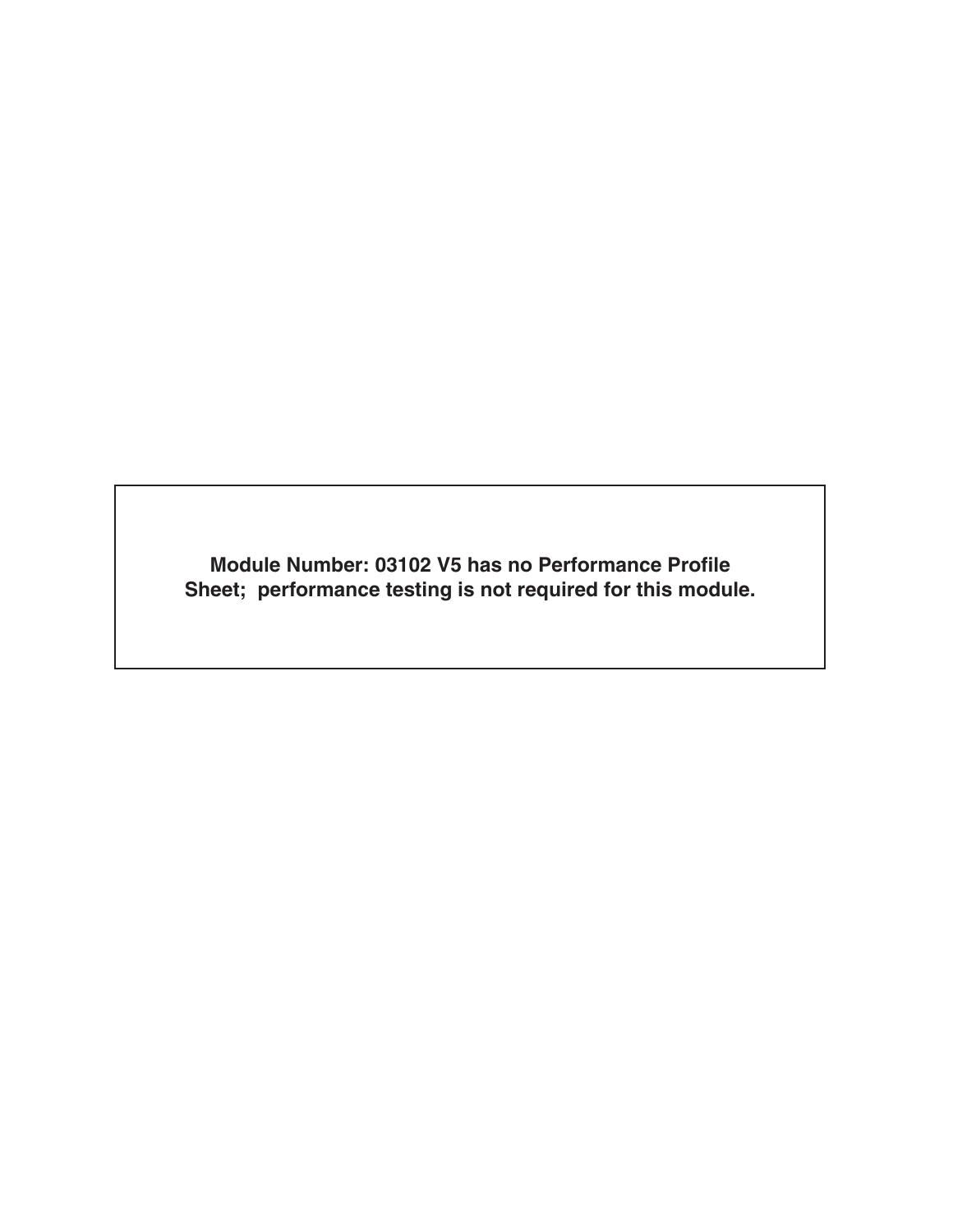**Craft: HVAC Level One**

**Module: 03106**

**Module Title: Basic Electricity**



TRAINEE NAME: **We have all that the set of the set of the set of the set of the set of the set of the set of the set of the set of the set of the set of the set of the set of the set of the set of the set of the set of the** 

TRAINING PROGRAM SPONSOR: \_\_\_\_\_\_\_\_\_\_\_\_\_\_\_\_\_\_\_\_\_\_\_\_\_\_\_\_\_\_\_\_\_\_\_\_\_\_\_\_\_\_\_\_\_\_\_\_\_\_\_\_\_\_

INSTRUCTOR: with a set of the set of the set of the set of the set of the set of the set of the set of the set of the set of the set of the set of the set of the set of the set of the set of the set of the set of the set o

**Rating Levels:** (1) Passed: performed task (2) Failed: did not perform task Be sure to list the date the testing for each task was completed.

\_\_\_\_\_\_\_\_\_\_\_\_\_\_\_\_\_\_\_\_\_\_\_\_\_\_\_\_\_\_\_\_\_\_\_\_\_\_\_\_\_\_\_\_\_\_\_\_\_\_\_\_\_\_\_\_\_\_\_\_\_\_\_\_\_\_\_\_\_\_\_\_\_\_\_\_\_\_\_\_\_\_\_\_\_\_\_\_\_\_\_\_

**Recognition:** When testing for the NCCER Training Program, record performance testing results and submit them to your Training Program Sponsor through the Registry System.

| <b>OBJECTIVE</b> | <b>TASK</b>                                                                                                                                     | <b>RATING</b> | <b>DATE</b> | <b>START</b><br><b>TIME</b> | <b>END</b><br>TIME |
|------------------|-------------------------------------------------------------------------------------------------------------------------------------------------|---------------|-------------|-----------------------------|--------------------|
| 3                | 1. Use the proper instrument to<br>measure voltage in an energized<br>circuit.                                                                  |               |             |                             |                    |
| 3                | Use the proper instrument to<br>2.<br>measure current in an energized<br>circuit.                                                               |               |             |                             |                    |
| 3                | Use the proper instrument to<br>3.<br>measure resistance.                                                                                       |               |             |                             |                    |
| 3                | 4. Use a multimeter to check circuit<br>continuity.                                                                                             |               |             |                             |                    |
| 2, 4             | Assemble and test low- and high-<br>5.<br>voltage series and parallel circuits<br>using a transformer and selected<br>control and load devices. |               |             |                             |                    |

Copyright © 2018 NCCER. Permission is granted to reproduce this page provided that copies are for local use only and that each copy contains this notice.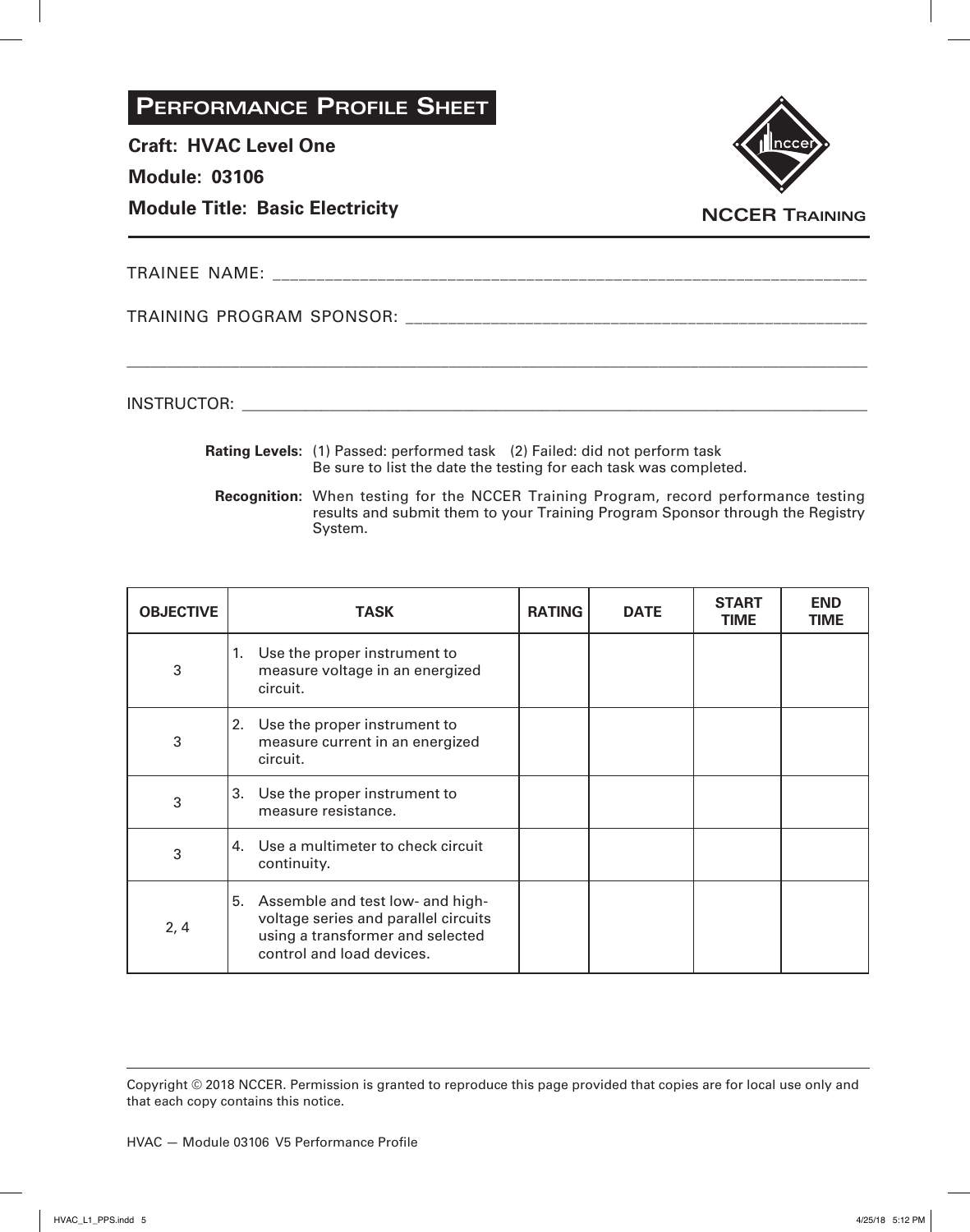**Craft: HVAC**

**Module: 03108**

**Module Title: Introduction to Heating**



**NCCER Training**

TRAINEE NAME: \_\_\_\_\_\_\_\_\_\_\_\_\_\_\_\_\_\_\_\_\_\_\_\_\_\_\_\_\_\_\_\_\_\_\_\_\_\_\_\_\_\_\_\_\_\_\_\_\_\_\_\_\_\_\_\_\_\_\_\_\_\_\_\_\_\_\_\_

TRAINING PROGRAM SPONSOR: \_\_\_\_\_\_\_\_\_\_\_\_\_\_\_\_\_\_\_\_\_\_\_\_\_\_\_\_\_\_\_\_\_\_\_\_\_\_\_\_\_\_\_\_\_\_\_\_\_\_\_\_\_\_

INSTRUCTOR: with a set of the set of the set of the set of the set of the set of the set of the set of the set of the set of the set of the set of the set of the set of the set of the set of the set of the set of the set o

**Rating Levels:** (1) Passed: performed task (2) Failed: did not perform task Be sure to list the date the testing for each task was completed.

\_\_\_\_\_\_\_\_\_\_\_\_\_\_\_\_\_\_\_\_\_\_\_\_\_\_\_\_\_\_\_\_\_\_\_\_\_\_\_\_\_\_\_\_\_\_\_\_\_\_\_\_\_\_\_\_\_\_\_\_\_\_\_\_\_\_\_\_\_\_\_\_\_\_\_\_\_\_\_\_\_\_\_\_\_\_\_\_\_\_\_\_

**Recognition:** When testing for the NCCER Training Program, record performance testing results and submit them to your Training Program Sponsor through the Registry System.

| <b>OBJECTIVE</b> | TASK                                                                                                                          | <b>RATING</b> | <b>DATE</b> | <b>START</b><br><b>TIME</b> | <b>END</b><br><b>TIME</b> |
|------------------|-------------------------------------------------------------------------------------------------------------------------------|---------------|-------------|-----------------------------|---------------------------|
| 2                | Identify the components of included-<br>1.<br>draft and condensing furnaces and<br>describe their functions.                  |               |             |                             |                           |
| 2                | 2. Perform common maintenance<br>tasks on a gas furnace, including air<br>filter replacement and temperature<br>measurements. |               |             |                             |                           |

Copyright © 2018 NCCER. Permission is granted to reproduce this page provided that copies are for local use only and that each copy contains this notice.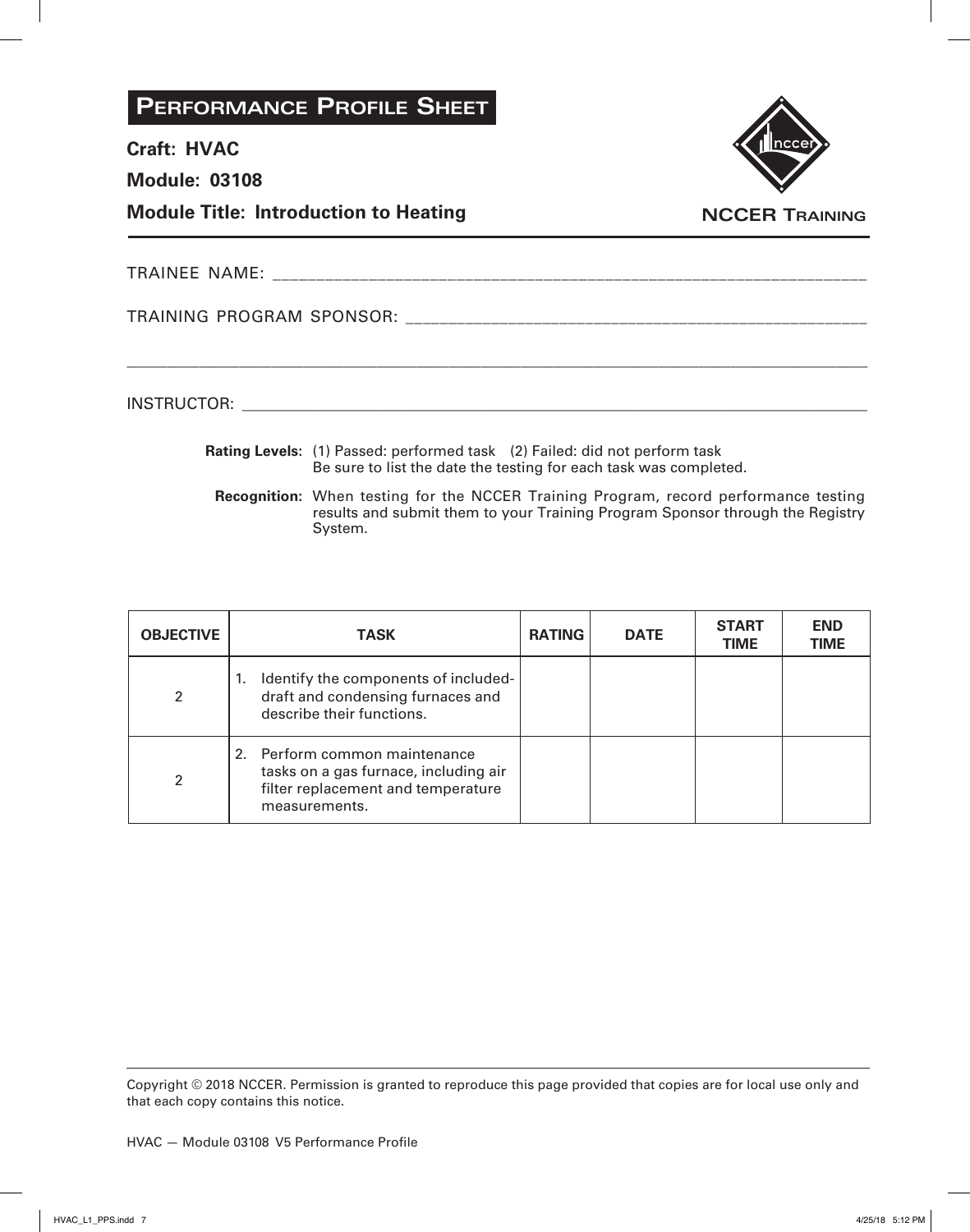**Craft: HVAC**

**Module: 03107**

**Module Title: Introduction to Cooling**



**NCCER Training**

TRAINEE NAME: \_\_\_\_\_\_\_\_\_\_\_\_\_\_\_\_\_\_\_\_\_\_\_\_\_\_\_\_\_\_\_\_\_\_\_\_\_\_\_\_\_\_\_\_\_\_\_\_\_\_\_\_\_\_\_\_\_\_\_\_\_\_\_\_\_\_\_\_

TRAINING PROGRAM SPONSOR: \_\_\_\_\_\_\_\_\_\_\_\_\_\_\_\_\_\_\_\_\_\_\_\_\_\_\_\_\_\_\_\_\_\_\_\_\_\_\_\_\_\_\_\_\_\_\_\_\_\_\_\_\_\_

INSTRUCTOR: with a set of the set of the set of the set of the set of the set of the set of the set of the set of the set of the set of the set of the set of the set of the set of the set of the set of the set of the set o

**Rating Levels:** (1) Passed: performed task (2) Failed: did not perform task Be sure to list the date the testing for each task was completed.

\_\_\_\_\_\_\_\_\_\_\_\_\_\_\_\_\_\_\_\_\_\_\_\_\_\_\_\_\_\_\_\_\_\_\_\_\_\_\_\_\_\_\_\_\_\_\_\_\_\_\_\_\_\_\_\_\_\_\_\_\_\_\_\_\_\_\_\_\_\_\_\_\_\_\_\_\_\_\_\_\_\_\_\_\_\_\_\_\_\_\_\_

**Recognition:** When testing for the NCCER Training Program, record performance testing results and submit them to your Training Program Sponsor through the Registry System.

| <b>OBJECTIVE</b> | <b>TASK</b>                                                                                                                                           | <b>RATING</b> | <b>DATE</b> | <b>START</b><br><b>TIME</b> | <b>END</b><br><b>TIME</b> |
|------------------|-------------------------------------------------------------------------------------------------------------------------------------------------------|---------------|-------------|-----------------------------|---------------------------|
|                  | Measure temperatures in an<br>1.<br>operating cooling system.                                                                                         |               |             |                             |                           |
|                  | 2. Calibrate a set of refrigerant gauges<br>and thermometers.                                                                                         |               |             |                             |                           |
|                  | 3. Connect a refrigerant gauge<br>manifold and properly calculate<br>subcooling and superheat on<br>an operating system using a<br>temperature probe. |               |             |                             |                           |
| $\overline{2}$   | Identify refrigerant using cylinder<br>4.<br>color codes.                                                                                             |               |             |                             |                           |
| 3, 4             | Identify compressors, condensers,<br>5.<br>evaporators, metering devices,<br>controls, and accessories.                                               |               |             |                             |                           |

Copyright © 2018 NCCER. Permission is granted to reproduce this page provided that copies are for local use only and that each copy contains this notice.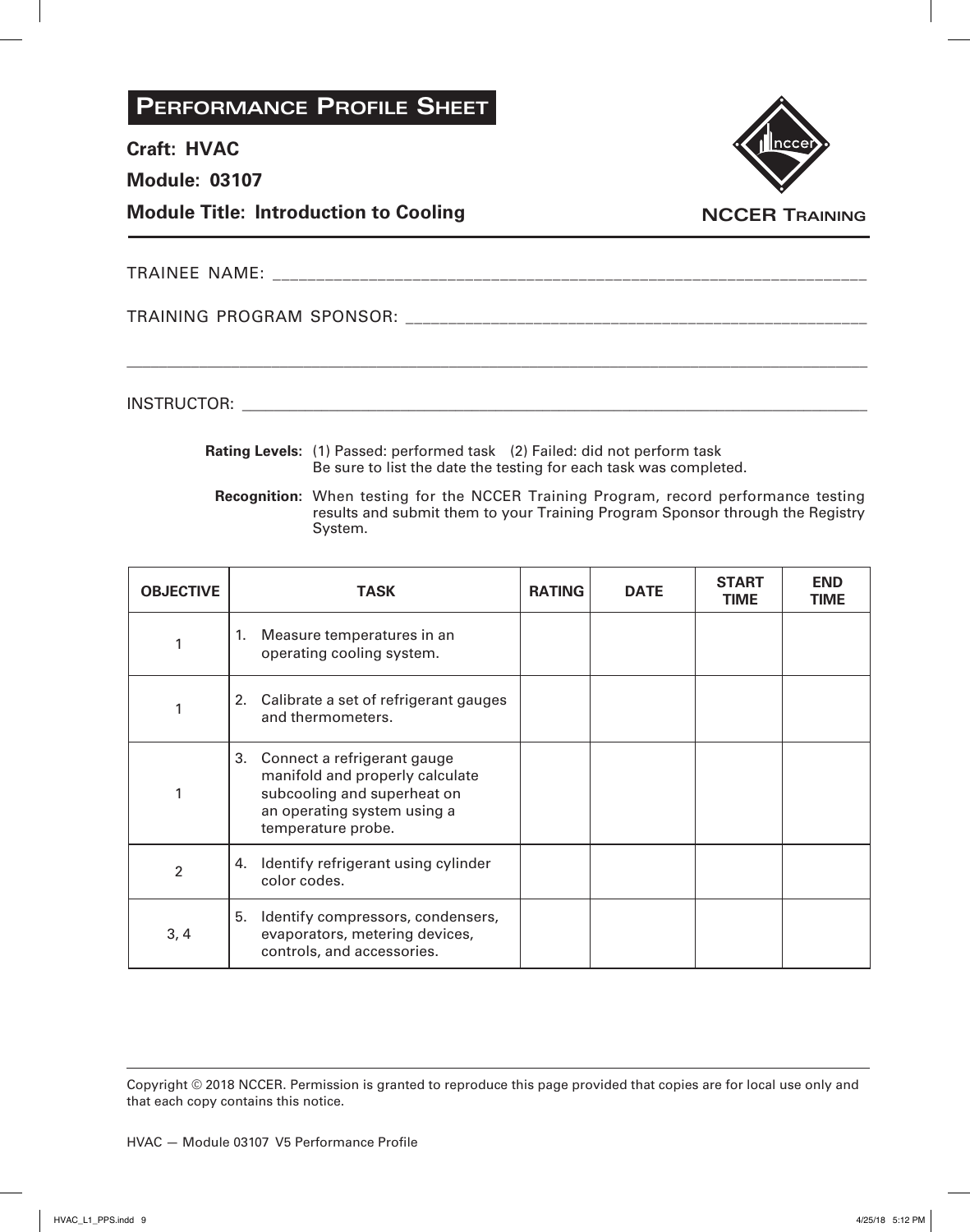**Craft: HVAC**

**Module: 03109**

**Module Title: Air Distribution Systems**



**NCCER Training**

TRAINEE NAME: \_\_\_\_\_\_\_\_\_\_\_\_\_\_\_\_\_\_\_\_\_\_\_\_\_\_\_\_\_\_\_\_\_\_\_\_\_\_\_\_\_\_\_\_\_\_\_\_\_\_\_\_\_\_\_\_\_\_\_\_\_\_\_\_\_\_\_\_

TRAINING PROGRAM SPONSOR: \_\_\_\_\_\_\_\_\_\_\_\_\_\_\_\_\_\_\_\_\_\_\_\_\_\_\_\_\_\_\_\_\_\_\_\_\_\_\_\_\_\_\_\_\_\_\_\_\_\_\_\_\_\_

INSTRUCTOR: with a set of the set of the set of the set of the set of the set of the set of the set of the set of the set of the set of the set of the set of the set of the set of the set of the set of the set of the set o

**Rating Levels:** (1) Passed: performed task (2) Failed: did not perform task Be sure to list the date the testing for each task was completed.

\_\_\_\_\_\_\_\_\_\_\_\_\_\_\_\_\_\_\_\_\_\_\_\_\_\_\_\_\_\_\_\_\_\_\_\_\_\_\_\_\_\_\_\_\_\_\_\_\_\_\_\_\_\_\_\_\_\_\_\_\_\_\_\_\_\_\_\_\_\_\_\_\_\_\_\_\_\_\_\_\_\_\_\_\_\_\_\_\_\_\_\_

**Recognition:** When testing for the NCCER Training Program, record performance testing results and submit them to your Training Program Sponsor through the Registry System.

| <b>OBJECTIVE</b> | <b>TASK</b>                                                                                                                | <b>RATING</b> | <b>DATE</b> | <b>START</b><br><b>TIME</b> | <b>END</b><br><b>TIME</b> |
|------------------|----------------------------------------------------------------------------------------------------------------------------|---------------|-------------|-----------------------------|---------------------------|
|                  | 1. Use a manometer to measure static<br>pressure in a duct system.                                                         |               |             |                             |                           |
|                  | 2. Use a velometer to measure the<br>velocity of airflow at the output of<br>air system supply diffusers and<br>registers. |               |             |                             |                           |
|                  | 3. Use a velometer to calculate system<br>cfm.                                                                             |               |             |                             |                           |
| $\mathfrak{p}$   | Read and interpret equivalent length<br>4.<br>charts and required air volume/duct<br>size charts.                          |               |             |                             |                           |

Copyright © 2018 NCCER. Permission is granted to reproduce this page provided that copies are for local use only and that each copy contains this notice.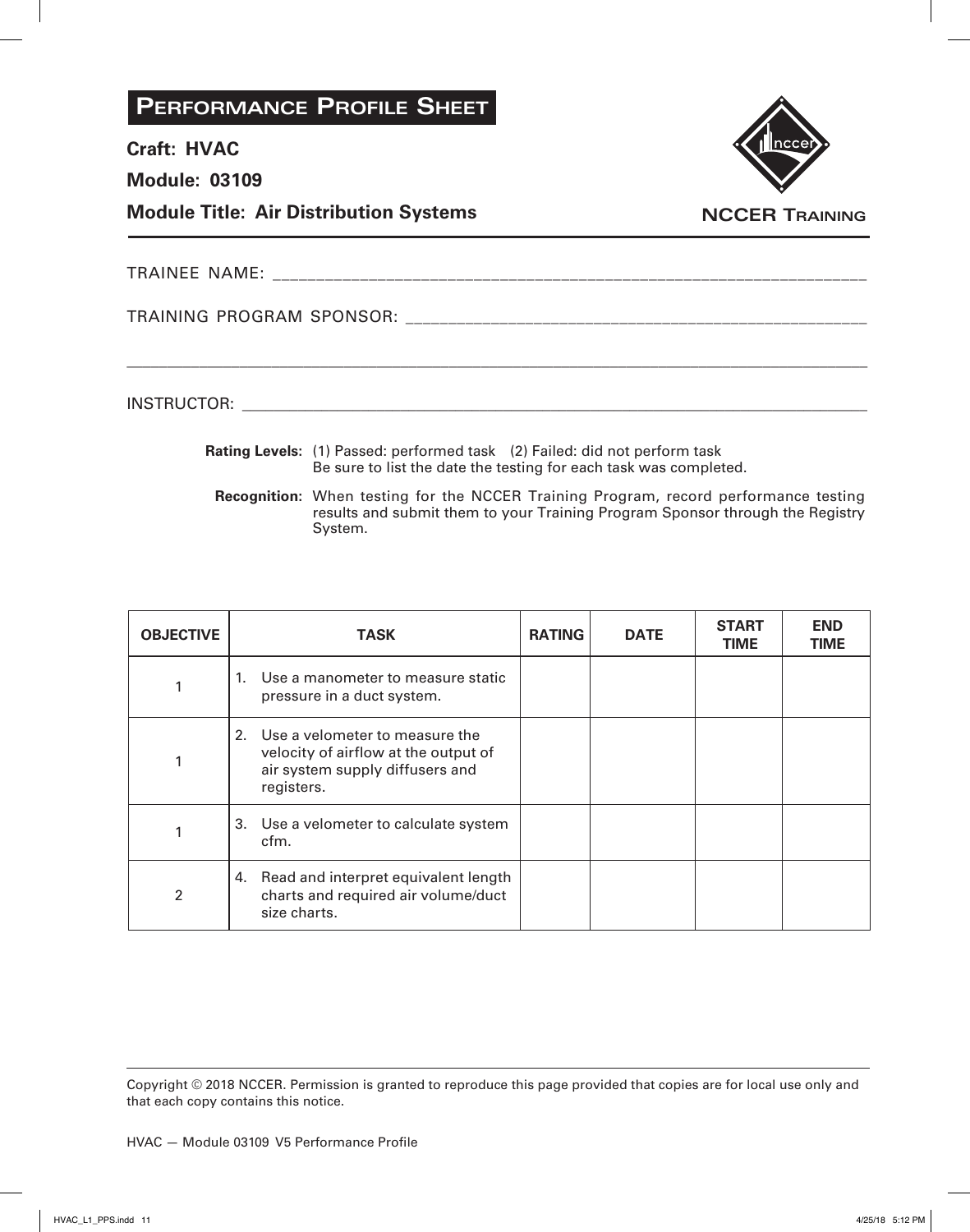#### **Craft: HVAC**

**Module: 03103**

**Module Title: Basic Copper and Plastic Piping Practices**



**NCCER Training**

| TD AINIEE<br>`N⊾<br>. M F<br>$\Gamma$ $\Gamma$ $\Gamma$ $\Gamma$ $\Gamma$ $\Gamma$ $\Gamma$ $\Gamma$ |  |
|------------------------------------------------------------------------------------------------------|--|
|------------------------------------------------------------------------------------------------------|--|

\_\_\_\_\_\_\_\_\_\_\_\_\_\_\_\_\_\_\_\_\_\_\_\_\_\_\_\_\_\_\_\_\_\_\_\_\_\_\_\_\_\_\_\_\_\_\_\_\_\_\_\_\_\_\_\_\_\_\_\_\_\_\_\_\_\_\_\_\_\_\_\_\_\_\_\_\_\_\_\_\_\_\_\_\_\_\_\_\_\_\_\_

TRAINING PROGRAM SPONSOR: \_\_\_\_\_\_\_\_\_\_\_\_\_\_\_\_\_\_\_\_\_\_\_\_\_\_\_\_\_\_\_\_\_\_\_\_\_\_\_\_\_\_\_\_\_\_\_\_\_\_\_\_\_\_

INSTRUCTOR: with a set of the set of the set of the set of the set of the set of the set of the set of the set of the set of the set of the set of the set of the set of the set of the set of the set of the set of the set o

- **Rating Levels:** (1) Passed: performed task (2) Failed: did not perform task Be sure to list the date the testing for each task was completed.
	- **Recognition:** When testing for the NCCER Training Program, record performance testing results and submit them to your Training Program Sponsor through the Registry System.

| <b>OBJECTIVE</b> | <b>TASK</b>                                                                                                                                                                                                                                        | <b>RATING</b> | <b>DATE</b> | <b>START</b><br><b>TIME</b> | END<br>TIME |
|------------------|----------------------------------------------------------------------------------------------------------------------------------------------------------------------------------------------------------------------------------------------------|---------------|-------------|-----------------------------|-------------|
| $\overline{2}$   | 1. Cut and bend copper tubing.                                                                                                                                                                                                                     |               |             |                             |             |
| $\mathfrak{p}$   | Safely join copper tubing using<br>2.<br>mechanical fittings.<br>a. Flare tubing and complete a<br>flared connection.<br>b. Use a compression fitting and<br>ferrule to make a connection.<br>c. Use a swaging tool to swage a<br>piece of tubing. |               |             |                             |             |
| 3                | Cut and join lengths of plastic pipe.<br>3.                                                                                                                                                                                                        |               |             |                             |             |

Copyright © 2018 NCCER. Permission is granted to reproduce this page provided that copies are for local use only and that each copy contains this notice.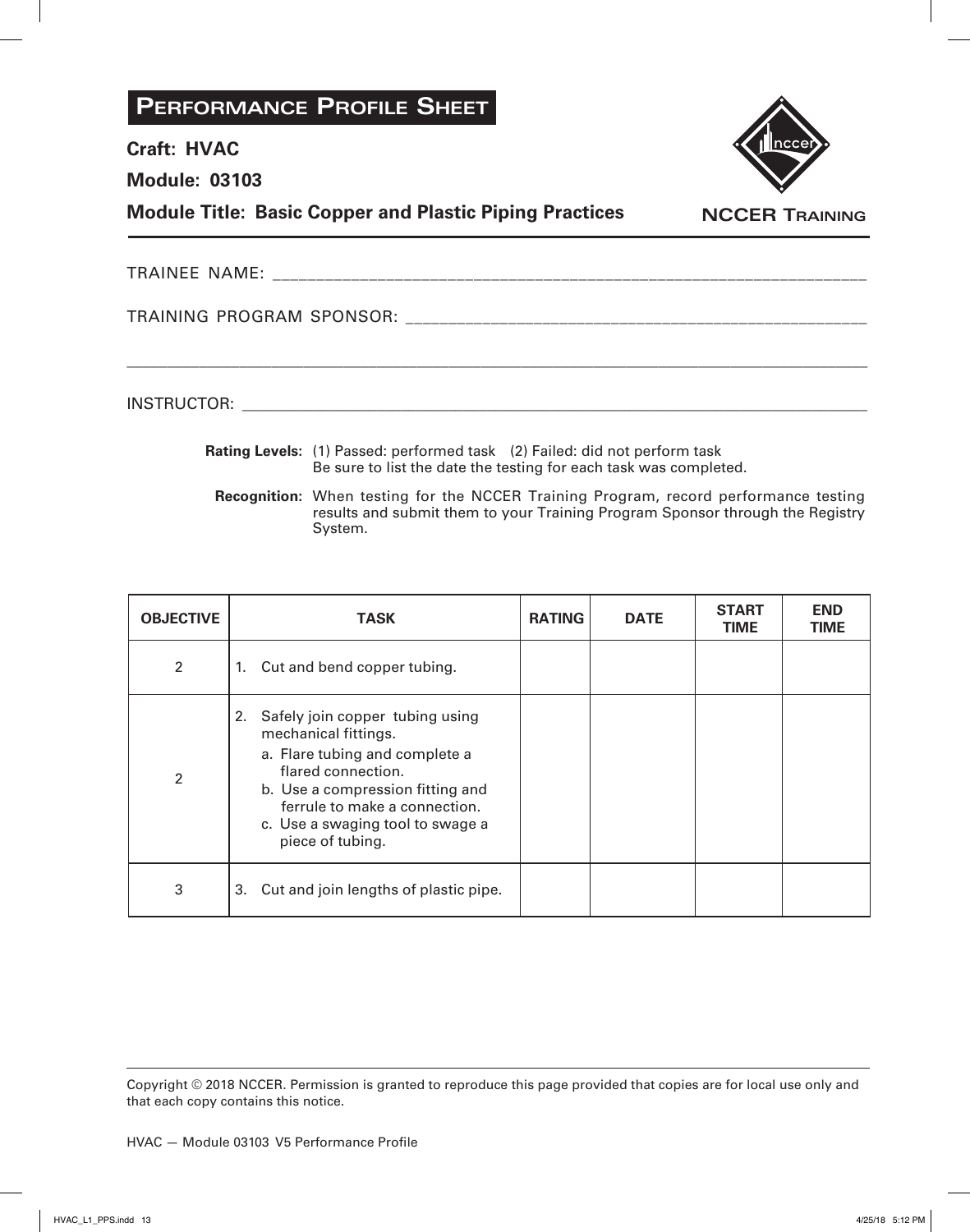**Craft: HVAC**

**Module: 03104**

**Module Title: Soldering and Brazing**



**NCCER Training**

TRAINEE NAME: \_\_\_\_\_\_\_\_\_\_\_\_\_\_\_\_\_\_\_\_\_\_\_\_\_\_\_\_\_\_\_\_\_\_\_\_\_\_\_\_\_\_\_\_\_\_\_\_\_\_\_\_\_\_\_\_\_\_\_\_\_\_\_\_\_\_\_\_

TRAINING PROGRAM SPONSOR: \_\_\_\_\_\_\_\_\_\_\_\_\_\_\_\_\_\_\_\_\_\_\_\_\_\_\_\_\_\_\_\_\_\_\_\_\_\_\_\_\_\_\_\_\_\_\_\_\_\_\_\_\_\_

INSTRUCTOR: with a set of the set of the set of the set of the set of the set of the set of the set of the set of the set of the set of the set of the set of the set of the set of the set of the set of the set of the set o

**Rating Levels:** (1) Passed: performed task (2) Failed: did not perform task Be sure to list the date the testing for each task was completed.

\_\_\_\_\_\_\_\_\_\_\_\_\_\_\_\_\_\_\_\_\_\_\_\_\_\_\_\_\_\_\_\_\_\_\_\_\_\_\_\_\_\_\_\_\_\_\_\_\_\_\_\_\_\_\_\_\_\_\_\_\_\_\_\_\_\_\_\_\_\_\_\_\_\_\_\_\_\_\_\_\_\_\_\_\_\_\_\_\_\_\_\_

**Recognition:** When testing for the NCCER Training Program, record performance testing results and submit them to your Training Program Sponsor through the Registry System.

| <b>OBJECTIVE</b> | <b>TASK</b>                                                                                          | <b>RATING</b> | <b>DATE</b> | <b>START</b><br><b>TIME</b> | <b>END</b><br><b>TIME</b> |
|------------------|------------------------------------------------------------------------------------------------------|---------------|-------------|-----------------------------|---------------------------|
| $\overline{2}$   | Properly set up and shut down<br>1.<br>oxyacetylene equipment.                                       |               |             |                             |                           |
|                  | 2. Properly set up and shut down an<br>acetylene single tank.                                        |               |             |                             |                           |
|                  | Properly prep and safely solder<br>3.<br>copper tubing in various planes,<br>using various fittings. |               |             |                             |                           |
| $\mathfrak{p}$   | Properly prep and safely braze<br>4.<br>copper tubing using various fittings.                        |               |             |                             |                           |

Copyright © 2018 NCCER. Permission is granted to reproduce this page provided that copies are for local use only and that each copy contains this notice.